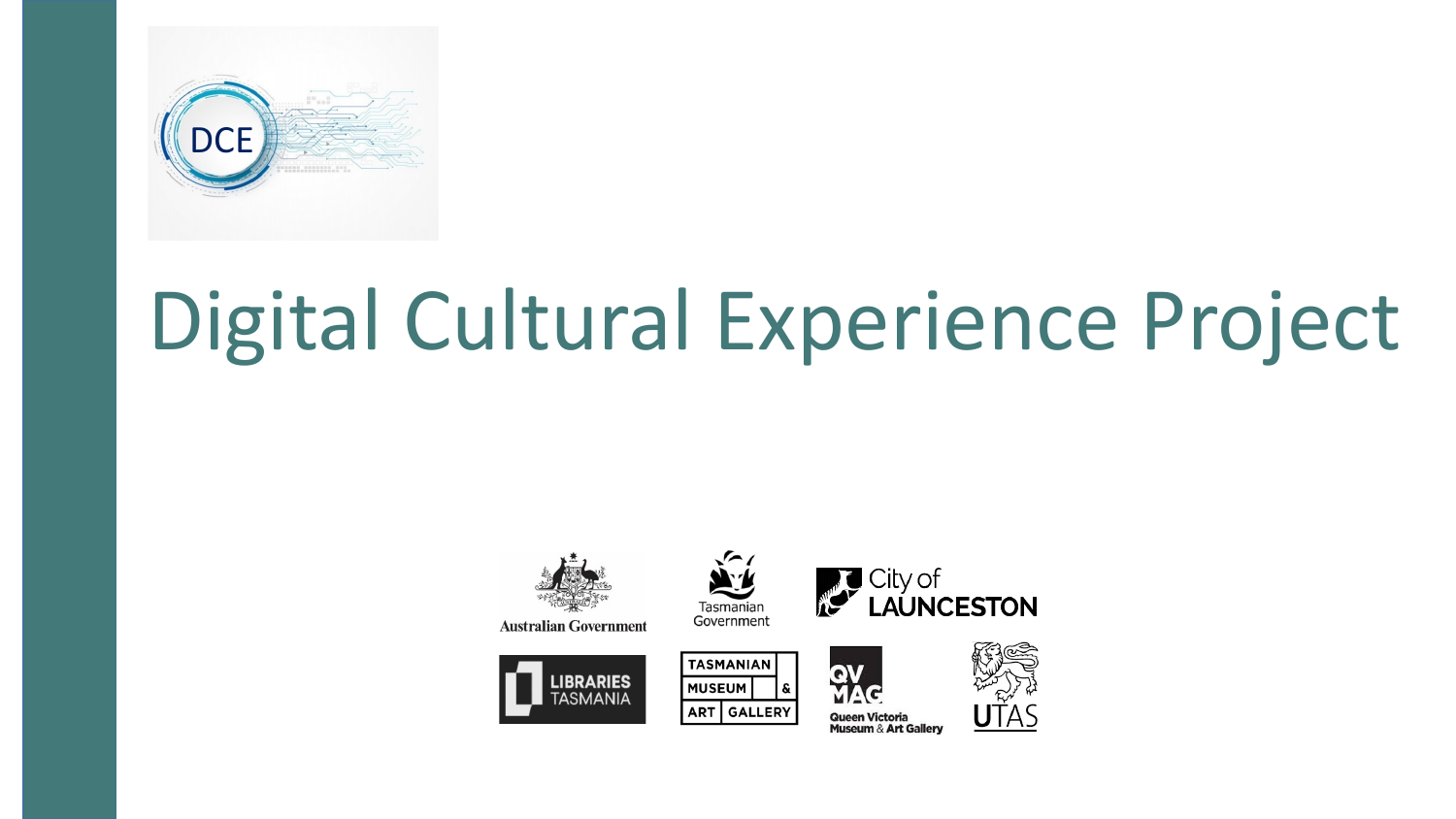## Overview

- •Background
- •Objective
- •Project Principles
- •Governance
- •Expected Outcomes
- •Outputs
- •Schedule

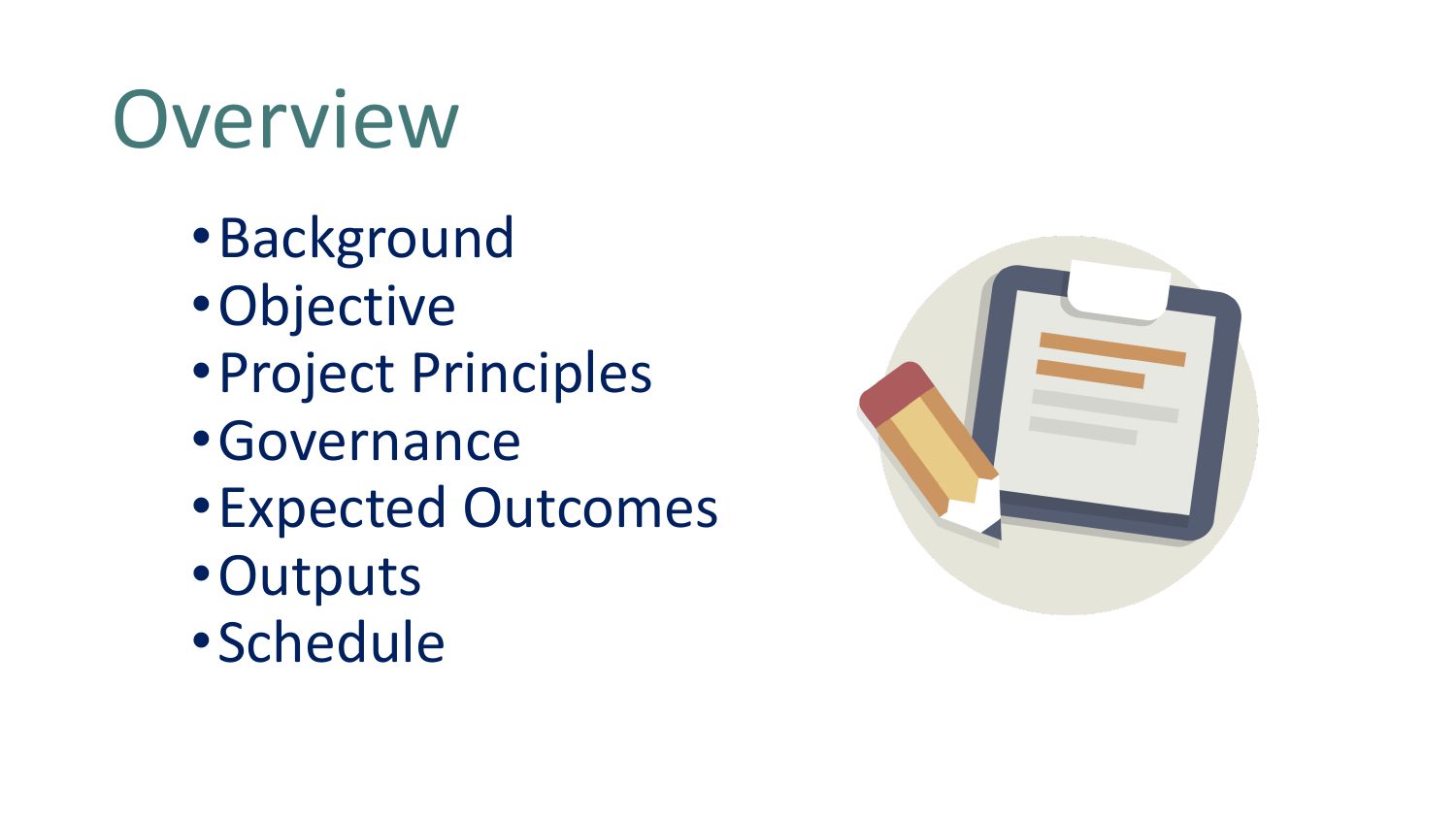# Background

- The Federal Government's \$50 million Smart Cities and Suburbs Program supports the delivery of innovative smart city projects that improve the liveability, productivity and sustainability of cities and towns across Australia.
- Launceston City Council made a submission to round 2 of the program incorporating Digital Cultural Experience (DCE), Internet of Things (IoT) in Schools, and Smart Movement Launceston.
- The City of Launceston was advised on 19 November 2018, that their Greater Launceston Transformation - Creating our Digital Future bid was successful and had been allocated \$2,904,775.

See below for a diagram of the greater program of work and the Projects that sit beneath it:

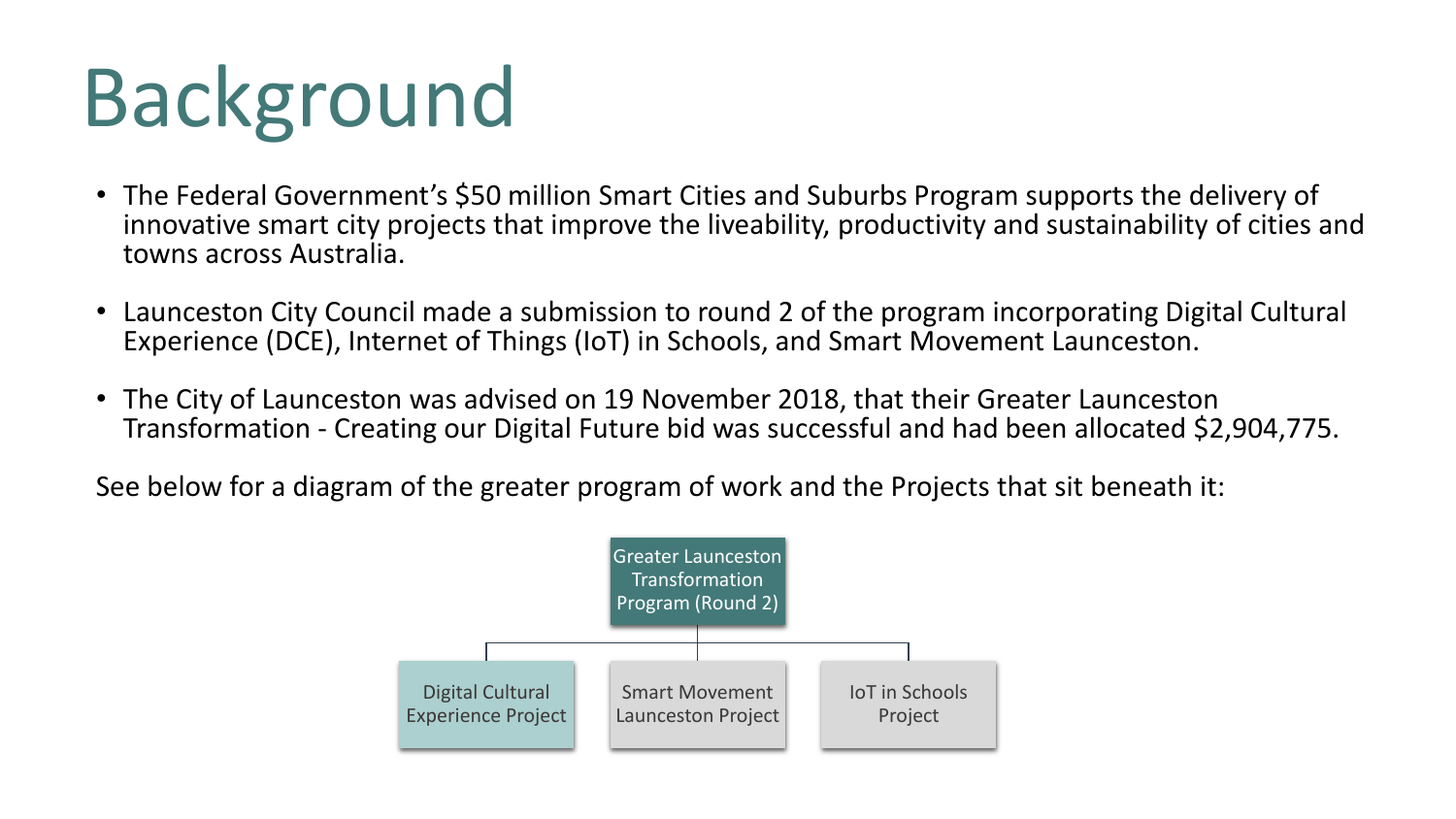# Background

- Cultural assets relating to Launceston and its surrounds are held in a variety of organisations and there has been to date no comprehensive large-scale effort to digitise them and provide easy discoverability and access.
- A partnership has been formed between the Tasmanian Museum and Art Gallery (TMAG), Queen Victoria Museum and Art Gallery (QVMAG), City of Launceston (CoL), University of Tasmania (UTAS), Libraries Tasmania and the State Government of Tasmania, to deliver on this project.

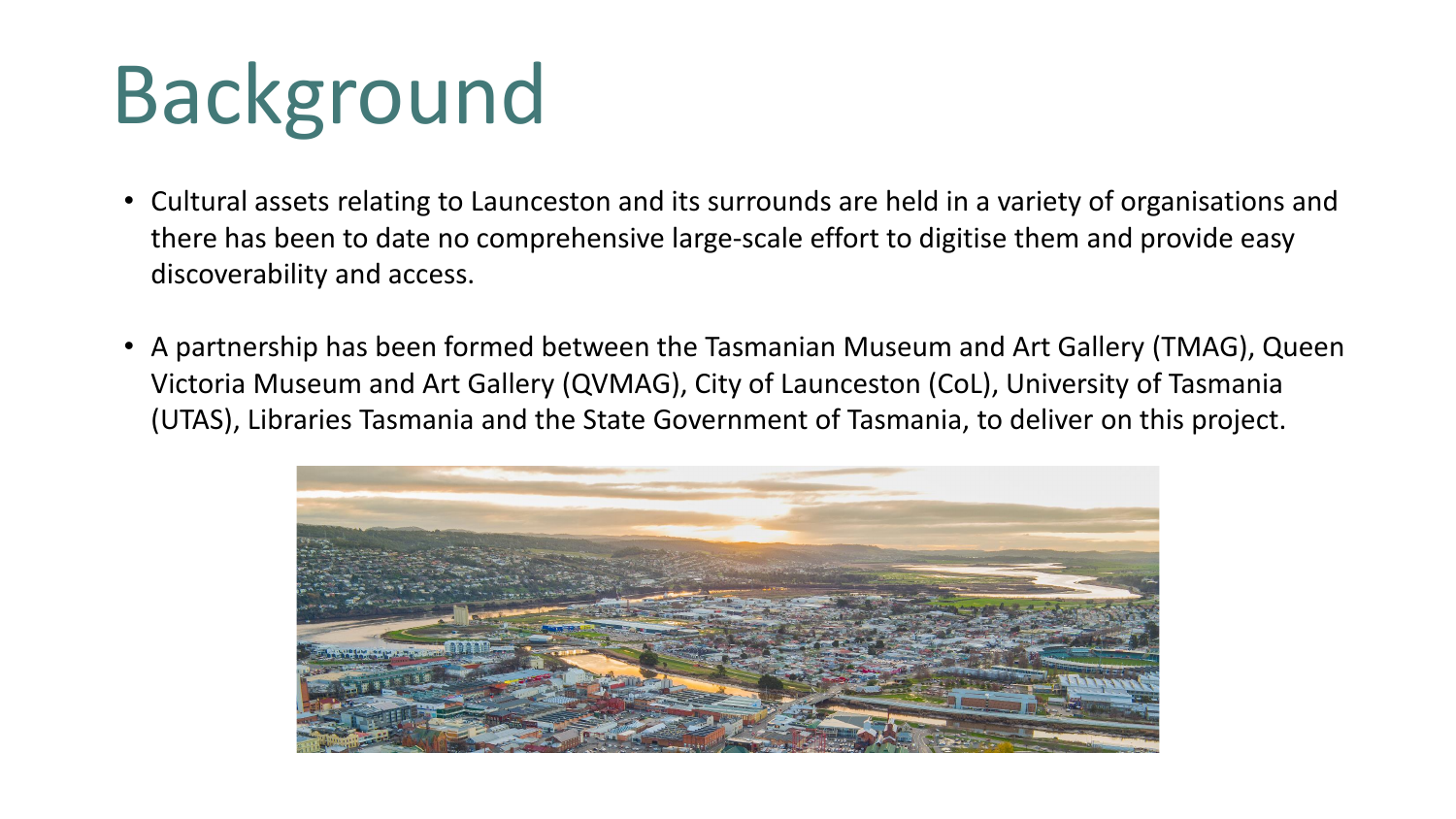# Objective



- To provide ongoing discoverability of, and seamless access to, digitised cultural assets relating to Launceston and its surrounds through the development of products that can be applied consistently across the state for managing cultural assets.
- To digitise a selection of high value cultural assets relating to Launceston and store these in an open platform that enables discoverability and access across and within collections. The open platform will also provide access to, and enable discovery of, digitised cultural assets relating to Launceston held by the partners that have previously been inaccessible.
- The project will culminate in the development of an extended reality product and content for a tourism focused product that will demonstrate the opportunities presented by the digital collection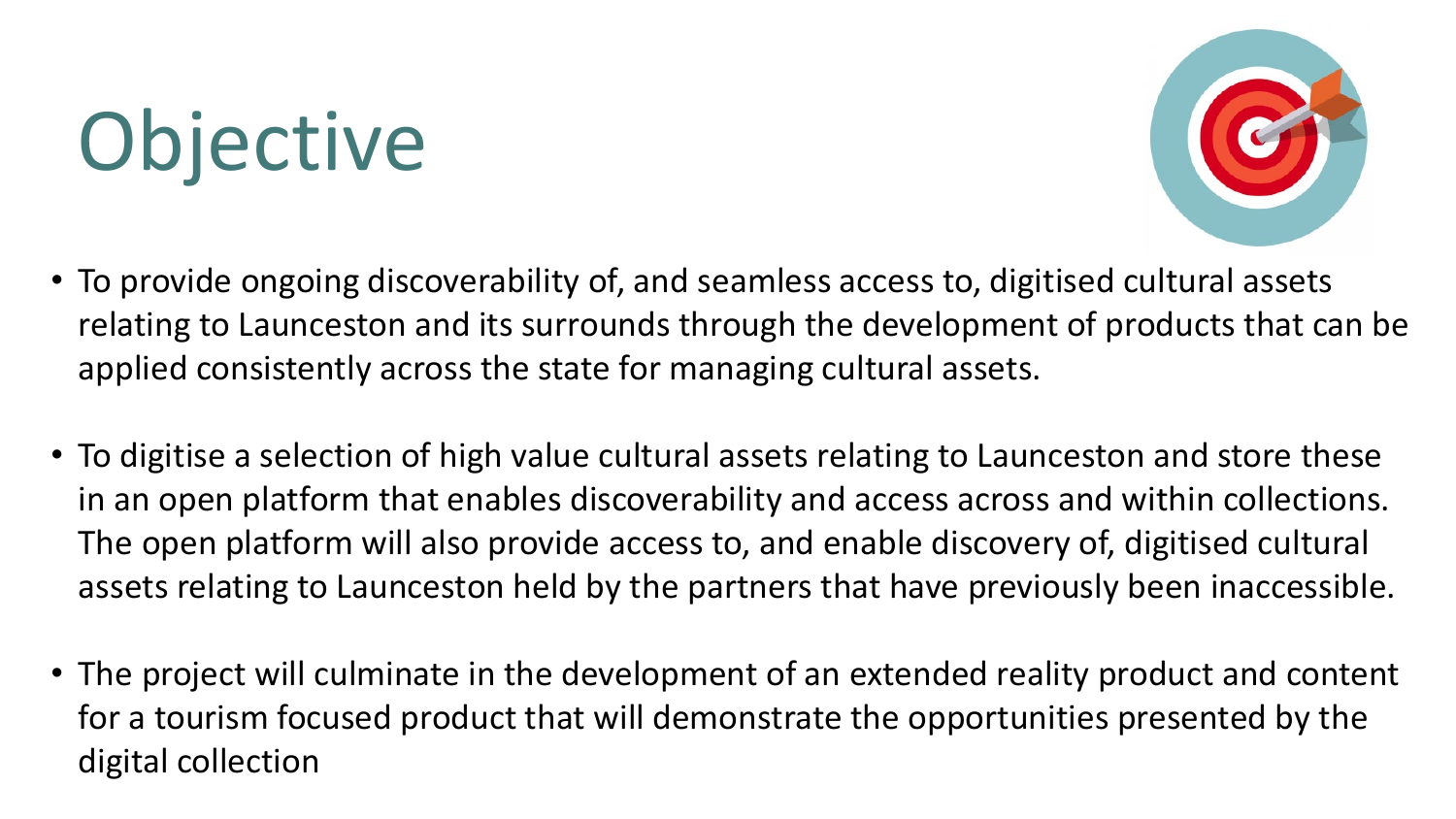### Project Principles

We will work together to achieve the project objectives and outcomes

We will aim to achieve the vision of a state-wide online discovery platform for all Tasmanian cultural assets

We will opt for best practice and will aspire to adopt common processes across all of the institutions

We will review and improve our current business processes to suit new technology, we will not build new technology that fits our current practice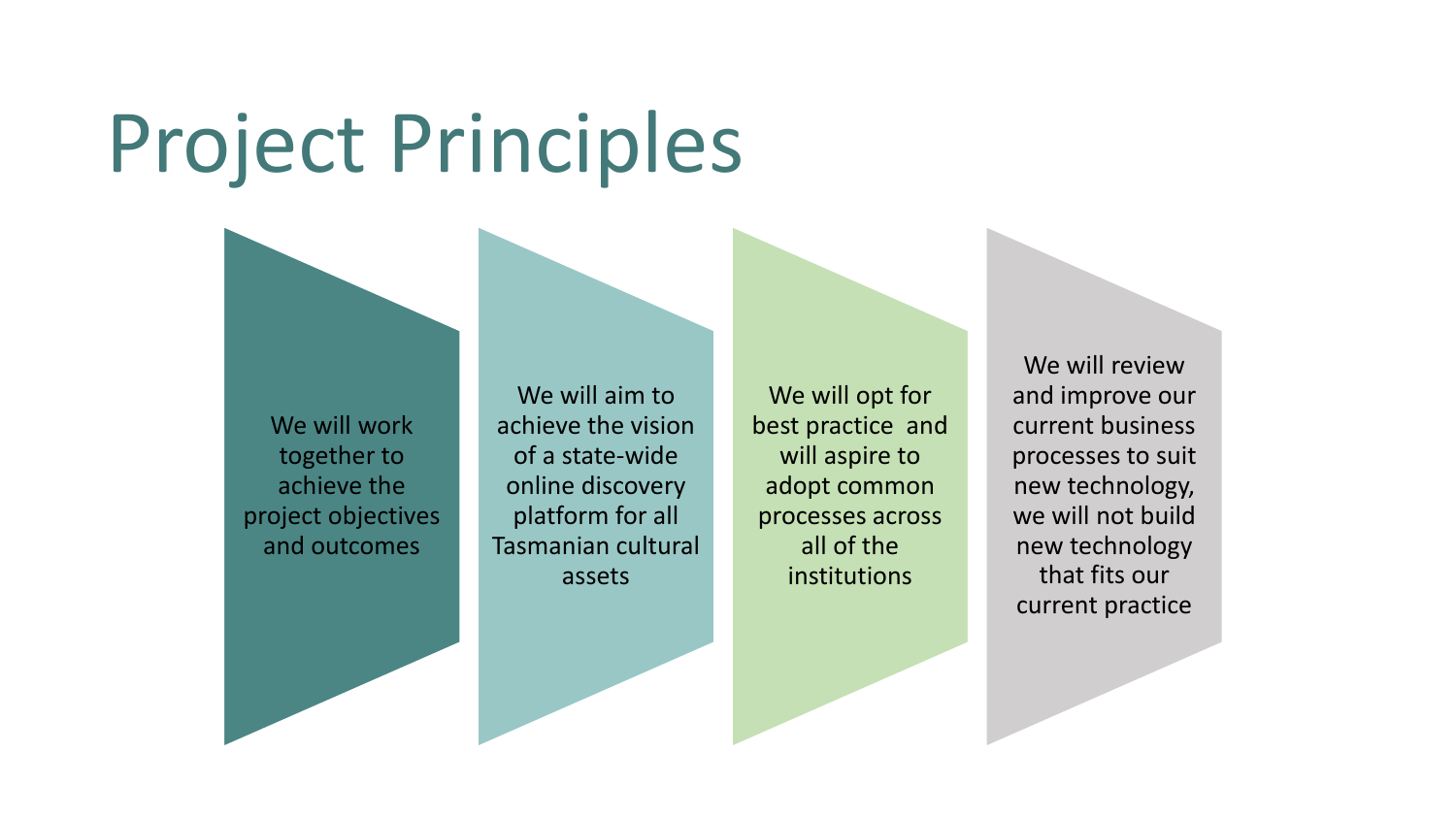#### Governance

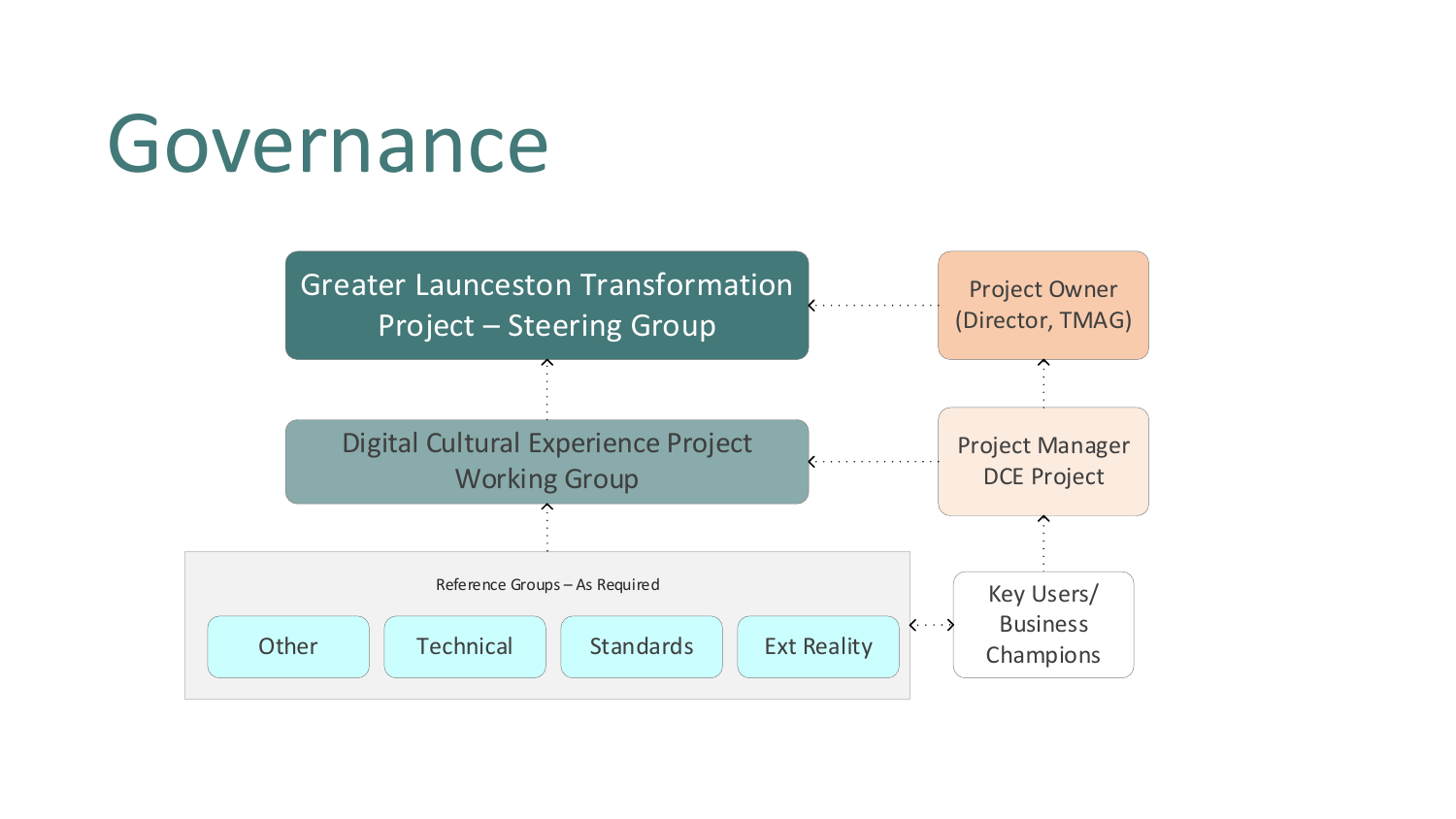### Expected Outcomes

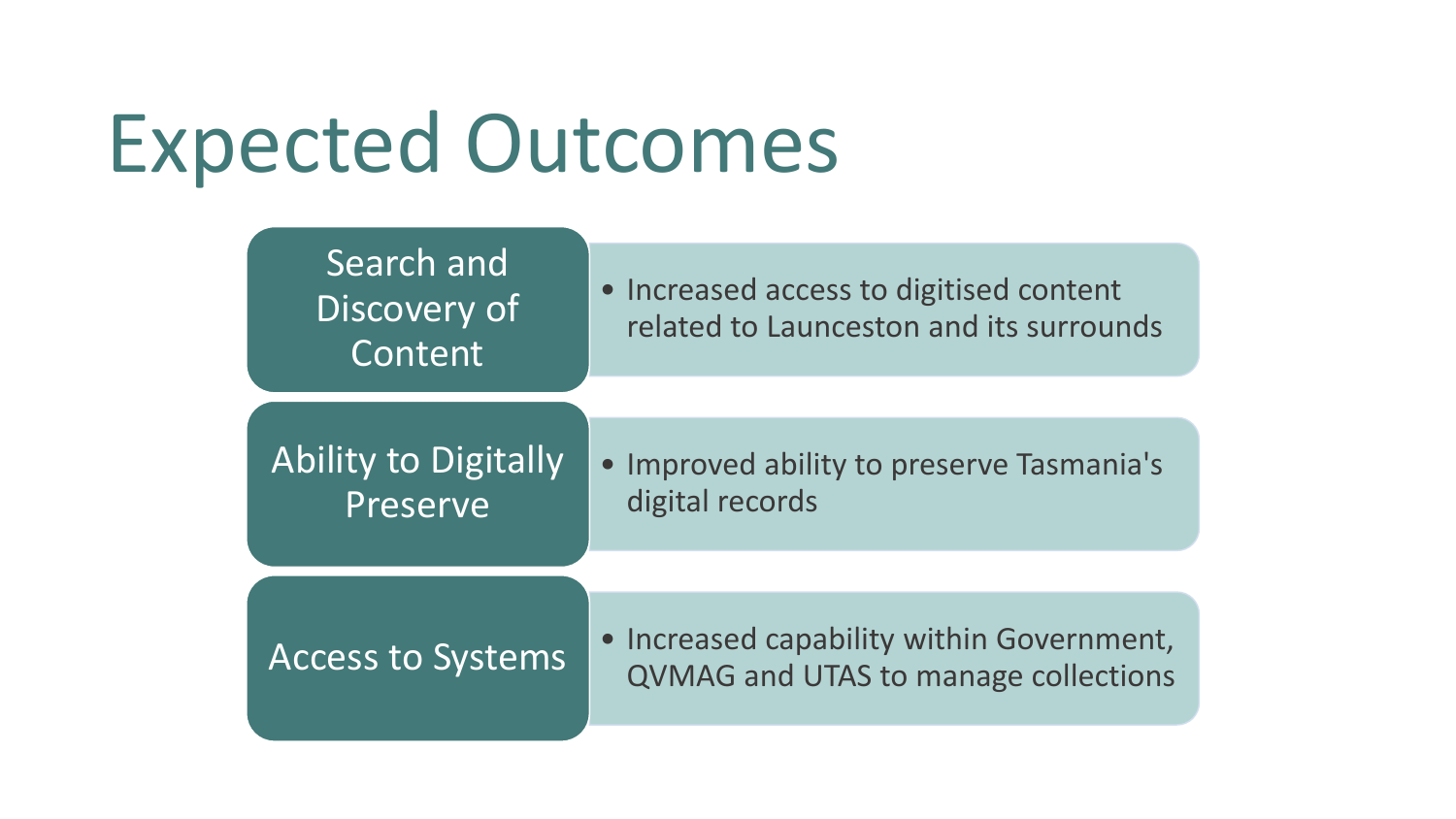## **Outputs**

- Collections Management System
- Digitised cultural content relating to Launceston and it's surrounds
- Digital Content Platform (publicly searchable/open data)
- Digital Asset Management System
- Extended reality product for education
- Content for the *Tasmanac* Tourism Platform

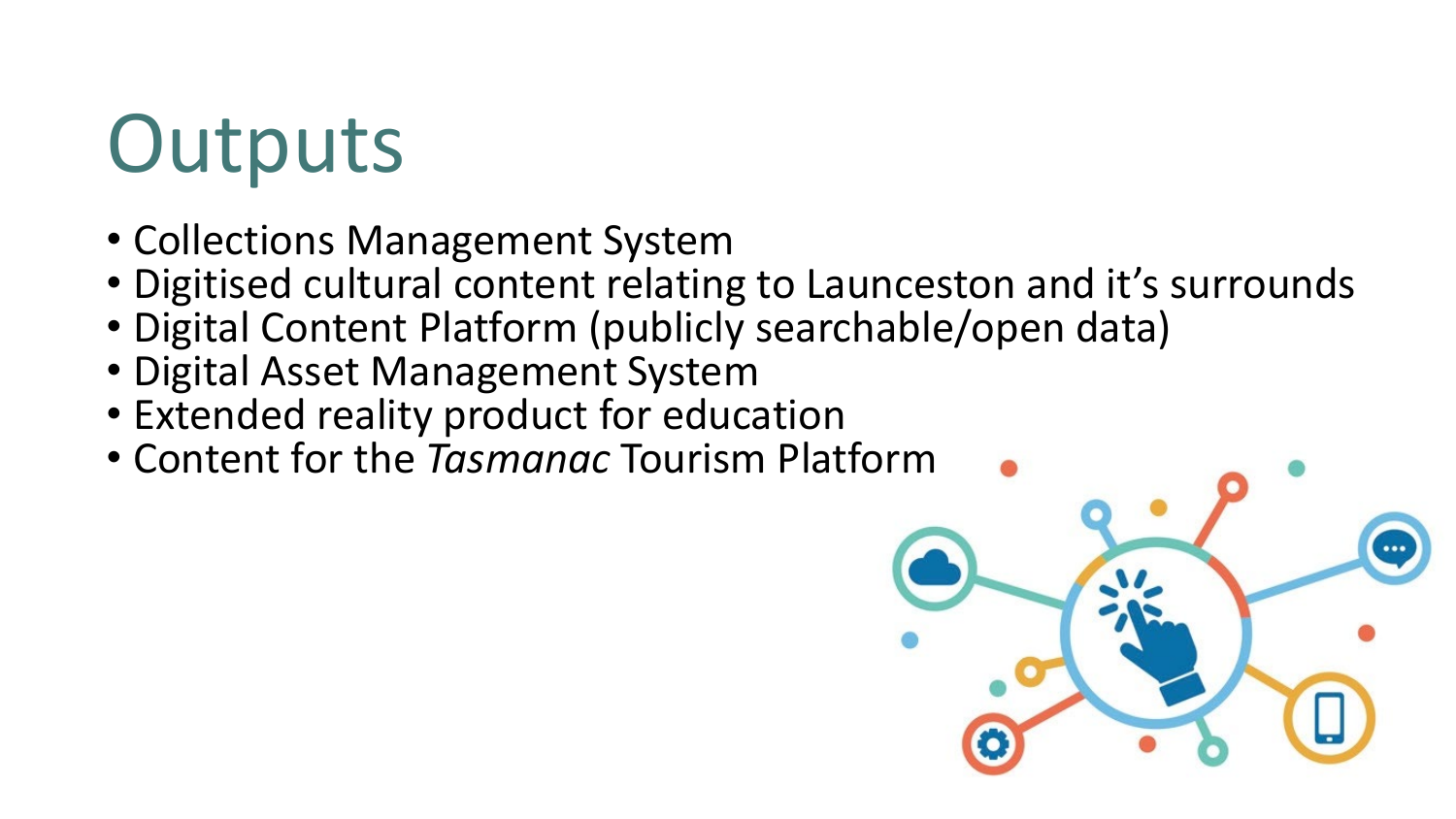## Outputs Cont.